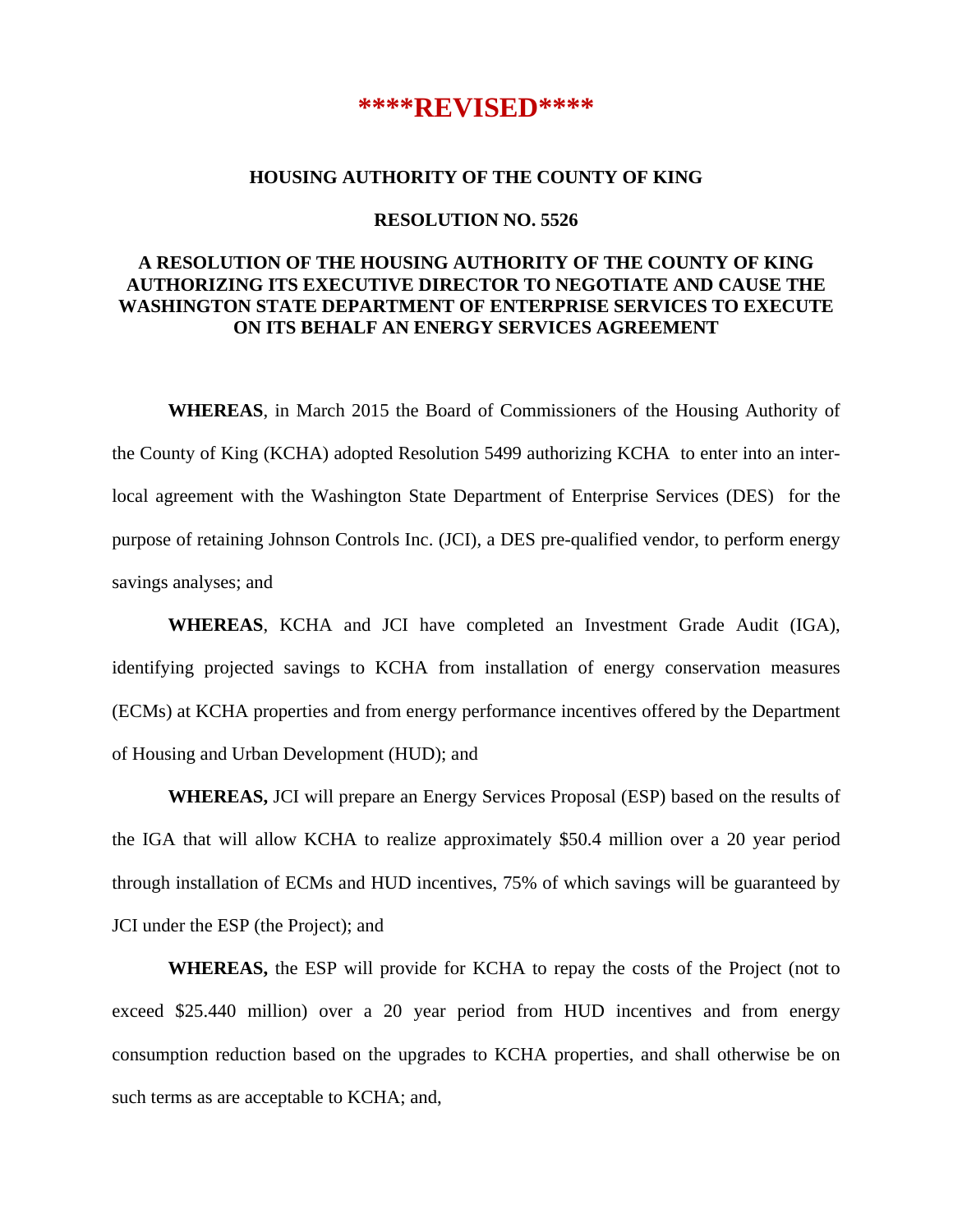Resolution No. 5526 EPC with Johnson Controls Inc. December 14, 2015 Special Board Meeting Page 2

**WHEREAS,** the exact scope of the ECMs to be installed shall not exceed those identified in the IGA and the Project shall be as reflected in the Executive Summary of Energy Services Proposal dated December 1, 2015; and, subject to modifications made by the Authority and the final approval of the Executive Director, the scope of the Project shall be as reflected in the Executive Summary of the Energy Services Proposal dated December 1, 2015; and

# **NOW, THEREFORE, BE IT RESOLVED BY THE BOARD OF COMMISSIONERS OF THE HOUSING AUTHORITY OF THE COUNTY OF KING, THAT:**

 1. The Executive Director of the Housing Authority of the County of King is hereby authorized to negotiate and approve the execution of an ESP on KCHA's behalf by DES in accordance with DES procedures, which contains such terms and conditions as are customary in such transactions and as are deemed by the Executive Director to be in the best interests of KCHA.

 2. The Executive Director is hereby authorized to arrange interim and permanent financing for the Project, provided that the terms of such financing shall be subject to final prior approval of the Board of Commissioners at a later meeting to be scheduled.

 3. The Executive Director is authorized to take such additional steps and to execute and deliver any approvals for the ESP and any and all related forms, affidavits and documents related thereto that the Executive Director determines to be necessary or advisable to give effect to this resolution.